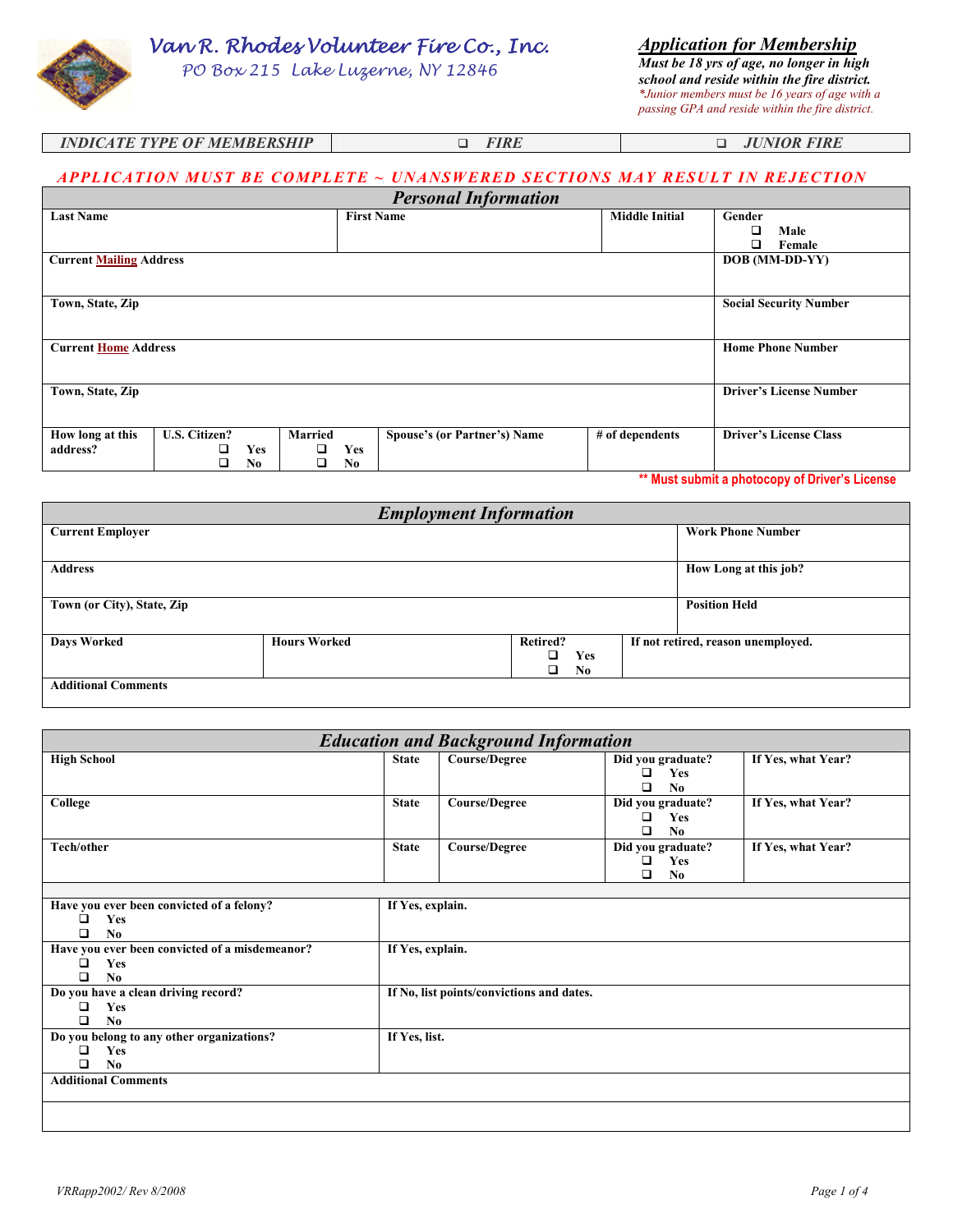| <b>Military Service</b>    |                             |                   |                   |  |  |
|----------------------------|-----------------------------|-------------------|-------------------|--|--|
| Served in the Military?    | If yes, which Branch?       | Length of Service | Type of Discharge |  |  |
| ▫<br>Yes                   |                             |                   |                   |  |  |
| ▫<br>No                    |                             |                   |                   |  |  |
| Currently in the Reserves? | If Yes, provide information |                   |                   |  |  |
| Yes                        |                             |                   |                   |  |  |
| ◻<br>No.                   |                             |                   |                   |  |  |
| <b>Additional Comments</b> |                             |                   |                   |  |  |
|                            |                             |                   |                   |  |  |
|                            |                             |                   |                   |  |  |
|                            |                             |                   |                   |  |  |

| <b>Previous Experience and Training</b>                                                                                               |             |  |                              |                      |                                 |
|---------------------------------------------------------------------------------------------------------------------------------------|-------------|--|------------------------------|----------------------|---------------------------------|
| Have you ever been or are you now a Fireman?                                                                                          |             |  | <b>Yes</b><br>□              | No.<br>□             | If No, skip to the next section |
| If Yes, complete the following:                                                                                                       |             |  |                              |                      |                                 |
| Fire Dept/Co. Name                                                                                                                    | City, State |  | <b>Highest Position Held</b> | <b>Service Dates</b> | <b>Reason for leaving</b>       |
|                                                                                                                                       |             |  |                              |                      |                                 |
|                                                                                                                                       |             |  |                              |                      |                                 |
| List Schools, training, certificates, valid cards, etc. relevant to firefighting duties; provide dates (and expiration if applicable) |             |  |                              |                      |                                 |
|                                                                                                                                       |             |  |                              |                      |                                 |
|                                                                                                                                       |             |  |                              |                      |                                 |
|                                                                                                                                       |             |  |                              |                      |                                 |

|                                                                                                                             |                      | <b>Medical History</b>                                                                                               |              |
|-----------------------------------------------------------------------------------------------------------------------------|----------------------|----------------------------------------------------------------------------------------------------------------------|--------------|
|                                                                                                                             |                      | *PLEASE NOTE: IF YOUR APPLCATION IS ACCEPTED, YOU MUST PASS A PHYSICAL EXAM (AT OUR EXPENSE) BEFORE YOU ARE APPROVED |              |
|                                                                                                                             |                      | FOR PROBATIONARY MEMBERSHIP. YOU SHOULD BE PHYSICALLY FIT TO PERFORM REQUIRED/EXPECTED DUTIES.                       |              |
| <b>Pertinent Medical History:</b>                                                                                           |                      |                                                                                                                      |              |
|                                                                                                                             |                      |                                                                                                                      |              |
| List any major surgeries/dates:                                                                                             |                      |                                                                                                                      |              |
|                                                                                                                             |                      |                                                                                                                      |              |
| List any disabling injuries/dates:                                                                                          |                      |                                                                                                                      |              |
|                                                                                                                             |                      |                                                                                                                      |              |
| List any other pertinent medical information which may affect<br>your performance of duties as a member of this department: |                      |                                                                                                                      |              |
|                                                                                                                             |                      |                                                                                                                      |              |
|                                                                                                                             |                      |                                                                                                                      |              |
|                                                                                                                             |                      |                                                                                                                      |              |
| Check the applicable box $(es)$ :                                                                                           | Fear of heights<br>◻ | ◻<br>Claustrophobia                                                                                                  | Neither<br>□ |

| Please provide two character references |                |              |  |
|-----------------------------------------|----------------|--------------|--|
| Name                                    | Address        | <b>Phone</b> |  |
|                                         |                |              |  |
| Name                                    | <b>Address</b> | <b>Phone</b> |  |

*Why do you want to join our organization?*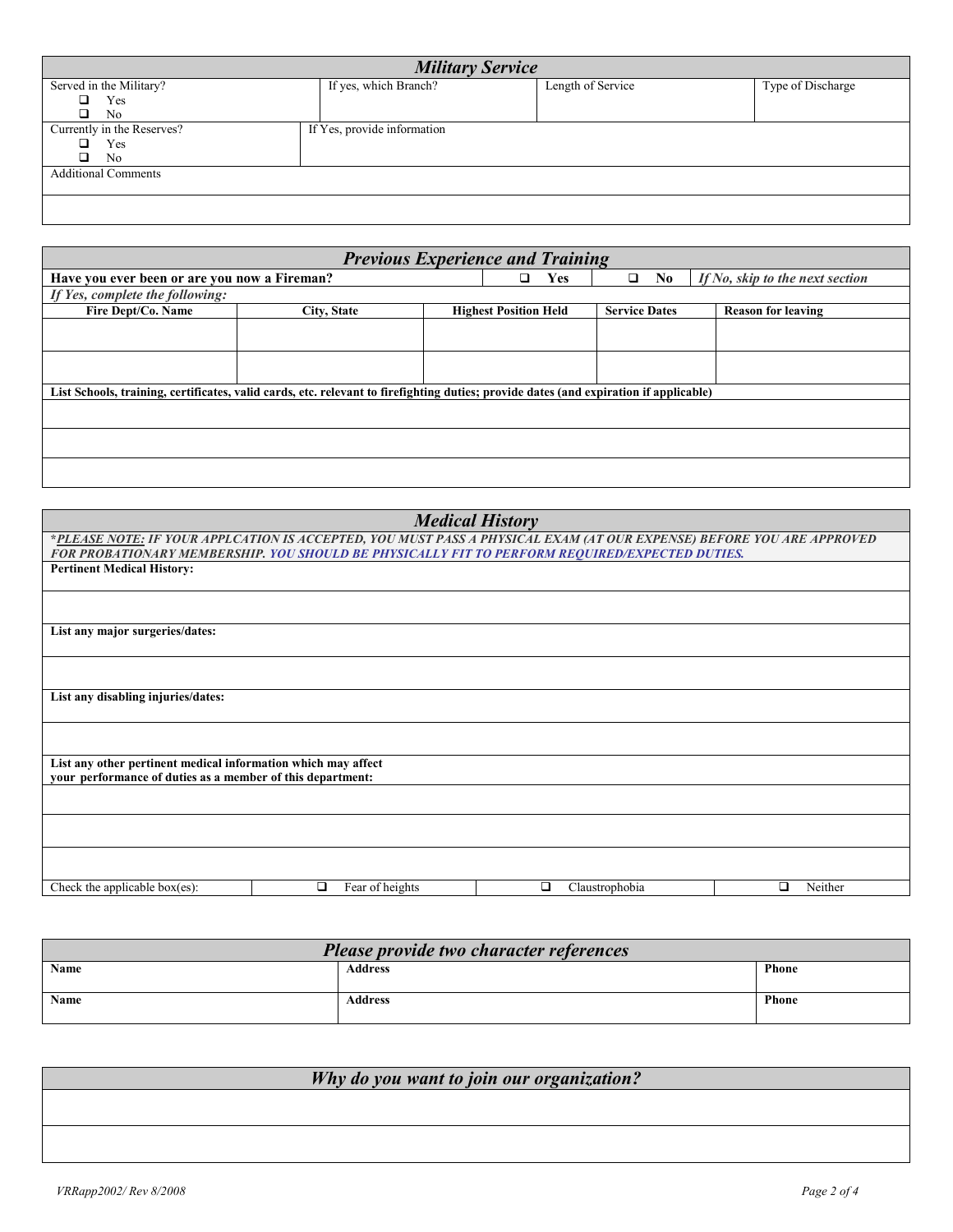## *\*\*\*\*Review your answers carefully and read the statements below before signing. \*\*\*\**

- *I, the undersigned, certify that the information I have provided in this application is true and complete to the best of my knowledge.*
- *I understand that, should any information I have provided later prove to be misleading, false or erroneous, it may result in the rejection of my application or in my subsequent dismissal from the Van R. Rhodes Volunteer Fire Company, Inc.*
- *I understand that I will serve a one-year probationary period and upon completion, may be accepted or rejected, by a vote of the Fire Company, as a full active member. The vote will be based upon my performance and fulfillment of the necessary training requirements during my probation. Violations of the Company By-Laws may result in termination during the probation period.*
- *I agree to abide by the rules, regulations and By-Laws of the Van R. Rhodes Volunteer Fire Company, Inc. both as a probationary member and as a full active member.*
- *I further agree that upon resignation or termination of my membership, I will return all items and equipment issued to me and owned by the Van R. Rhodes Volunteer Fire Company, Inc., including, but not limited to; pager/radio, protective gear, uniforms, and any other items entrusted to me.*
- *By signing below, I authorize the Van R. Rhodes Volunteer Fire Company, Inc. to investigate my personal background based on the information I have provided.*
- *I understand that, as a Junior Member, failure to maintain a passing GPA in school may result in my subsequent suspension or dismissal from the Van R. Rhodes Volunteer Fire Company, Inc.*

| <b>Signature of Applicant</b>                        | <b>Date</b> |
|------------------------------------------------------|-------------|
|                                                      |             |
|                                                      |             |
| Signature of Parent or Guardian (for Junior Members) | Date        |
|                                                      |             |

*Signature of School Official validating a passing GPA (for Junior Members) Date* 

| Application must also be signed by a Member of the Van R. Rhodes Volunteer Fire Co., Inc. |  |  |  |  |
|-------------------------------------------------------------------------------------------|--|--|--|--|
| COMPANY SPONSOR:                                                                          |  |  |  |  |